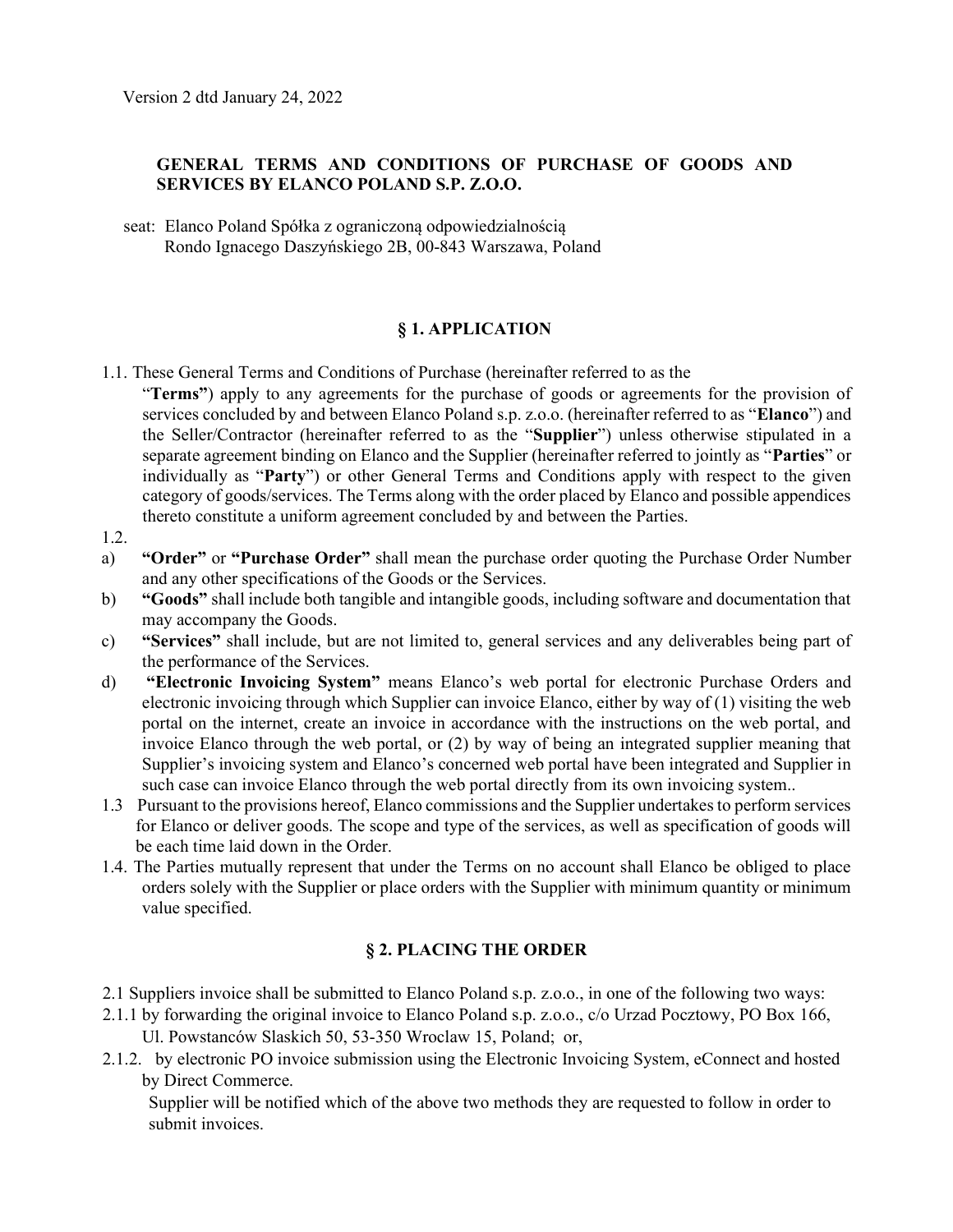- 2.2. All oral or written communication (including invoices, transportation documents etc) between the Parties must quote Elanco's Purchase Order Number (as stated in the Purchase Order).
- 3.3. The acceptance of a Purchase Order by the Supplier includes acceptance of these Terms, except when contractually agreed otherwise or if it's not in accordance with the law. Acceptance by Supplier of a Purchase Order may be evidenced by (a) Supplier's electronic acceptance of the Purchase Order in the Electronic Invoicing System, (b) by written or verbal confirmation of the Purchase Order, (c) Supplier's delivery of Goods or Services, or (d) other conduct by Supplier or its representative consistent with acceptance of the Purchase Order.

## § 3. CONTENTS OF THE ORDER

- 3.1. The Order should specify, in particular: the subject of the order, manner of execution and deadline therefore, documents to be submitted along with the goods or service, and remuneration.
- 3.2. In the event of a delay in the order execution exceeding 3 (three) days due to reasons other than force majeure, Elanco may set an additional 7-day (seven-day) period for the Supplier to execute the order. Upon the ineffective lapse of the said period, Elanco may resign from the order. In the event of Elanco's resignation from the order due to reasons set forth herein, the Supplier shall return Elanco the possible prepayment plus interest calculated from the date of effecting the prepayment to the Supplier and pay Elanco the contractual penalty set forth in § 4 clause 9 of the Terms.
- 3.3. The provisions of clause 3.2. above apply respectively to the delay on the part of the Supplier in supplementing the goods or remedying defective services.

## § 4. CONDITIONS OF THE ORDER EXECUTION AND COMPLAINTS

- 4.1. The Supplier shall execute the order in compliance with its contents.
- 4.2. The ordered goods or services may be accepted only by persons authorized by name by Elanco, indicated in the Order. When accepting the order, such persons shall produce identification documents.
- 4.3. Quantitative deficiencies in the ordered goods or defects in the provided services may be reported when accepting the goods or services and specified in the acceptance certificate or within 14 (fourteen) days following the acceptance by a written notification to the Supplier.
- 4.4. The Supplier undertakes to take a stand on the reported deficiencies in goods or defects in the services provided within six (6) days following the notification. Failure on the part of the Supplier to take a stand within the said period shall mean accepting the complaints in question.
- 4.5. The quantitative deficiencies in the ordered goods or defects in the services provided, accepted by the Supplier, are remedied by way of supplementing the goods or introducing corrections with respect to the services within seven (7) days from acceptance of the complaints at the latest.
- 4.6. The Parties mutually represent that the goods purchased and the services provided under the order, in particular the Works (6. §), shall be free of any legal or physical defects, and no third party shall claim any rights thereto.
- 4.7. The transfer of rights to the goods purchased and services provided to Elanco, as well as the risk ensuing from the loss thereof or damage thereto shall be effected only upon a written acceptance of the order execution by Elanco.
- 4.8. The Supplier shall pay Elanco the contractual delay penalty:
	- a) for a delay in delivery of goods and provision of services, and:
	- b) for a delay in replenishing goods or improving Services;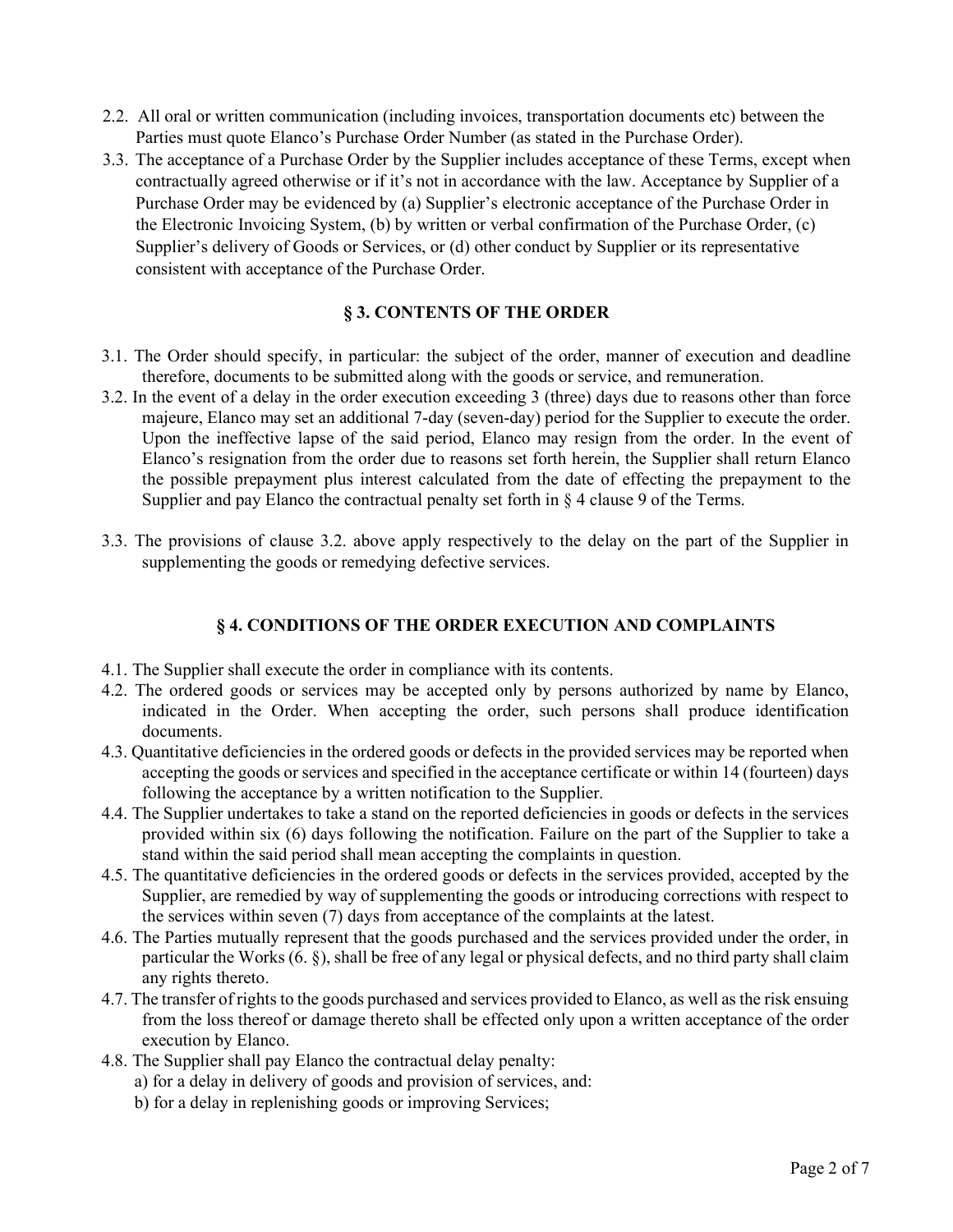in the amount of 1.5% of the entire remuneration payable to the Supplier under the order for each day of delay.

- 4.9. The Supplier shall pay Elanco a contractual penalty for Elanco's withdrawal from the Order for reasons attributable to the Supplier amounting to 50% of the total remuneration of the Supplier described in the order.
- 4.10. Under the general provisions of civil law, Elanco has the right to claim damages from the Supplier for non-performance or improper performance of the Order in the amount of the prevailing contractual penalties specified above.
- 4.11. The Supplier is responsible for its subcontractors as for its obligations.

## § 5. PRICE AND PRICE PAYMENT

- 5.1. Remuneration payable to the Supplier should be specified in the order.
- 5.2. Elanco is not obliged to provide any benefits other than the ones indicated in the order.
- 5.3. The Supplier may issue a VAT invoice for the execution of the order only upon a written acceptance of the order execution issued by Elanco, otherwise being null and void.
- 5.4. The Supplier shall issue an invoice for the fees due subsequent to the receipt of the performance certificate. Elanco shall pay the duly issued invoice within sixty (60) days as of its receipt via bank transfer. In the event of default on payment, the Elanco shall pay default interest of the rate stipulated by the law.
- 5.5. The date of payment shall be the date on which Elanco's bank account is debited. In the case of orders in foreign currencies, the values are converted at the average exchange rate of the National Bank of Poland on the date of issue of the Order.
- 5.6. The Supplier shall each time include in the invoice the number of the order received ("PO number") from Elanco. In the lack of the PO number's indication, Elanco will settle the invoice within a payment deadline of 90 (ninety) days.

# § 6. INTELLECTUAL PROPERTY

- 6.1 All drawings, methods of analyses, standards or other materials and documents provided to Supplier by Elanco shall remain the property of Elanco and must not be made available to third parties by Supplier without prior written consent of Elanco.
- 6.2. All intellectual property rights discovered or generated by Supplier as a result of its performance of the Purchase Order shall vest in Elanco and Supplier hereby assigns and will procure its Personnel to assign to Elanco all such intellectual property rights.
- 6.3. With respect of any software which is or forms part of the Goods and/or Services ("Software"), Supplier must ensure that the Software contains no harmful codes, and that the Software is free and unencumbered or that it has the right, power and authority to license the same upon these terms and the Supplier hereby grants Elanco a non-exclusive, royalty free, worldwide license to use the Software for the intended purpose of the Purchase Order.

# § 7. ASSIGNMENT CLAUSE

7.1. This Terms shall be binding upon and shall inure to the benefit of the Parties and their respective permitted successors and assignees. This Terms or any rights or obligations under this Terms may not be assigned in full or in part by either Party without the prior written consent of the other Party, which may be withheld in such Party's sole discretion, and any purported assignment without such consent shall be void; provided that each Party may without such consent assign this Terms or any rights or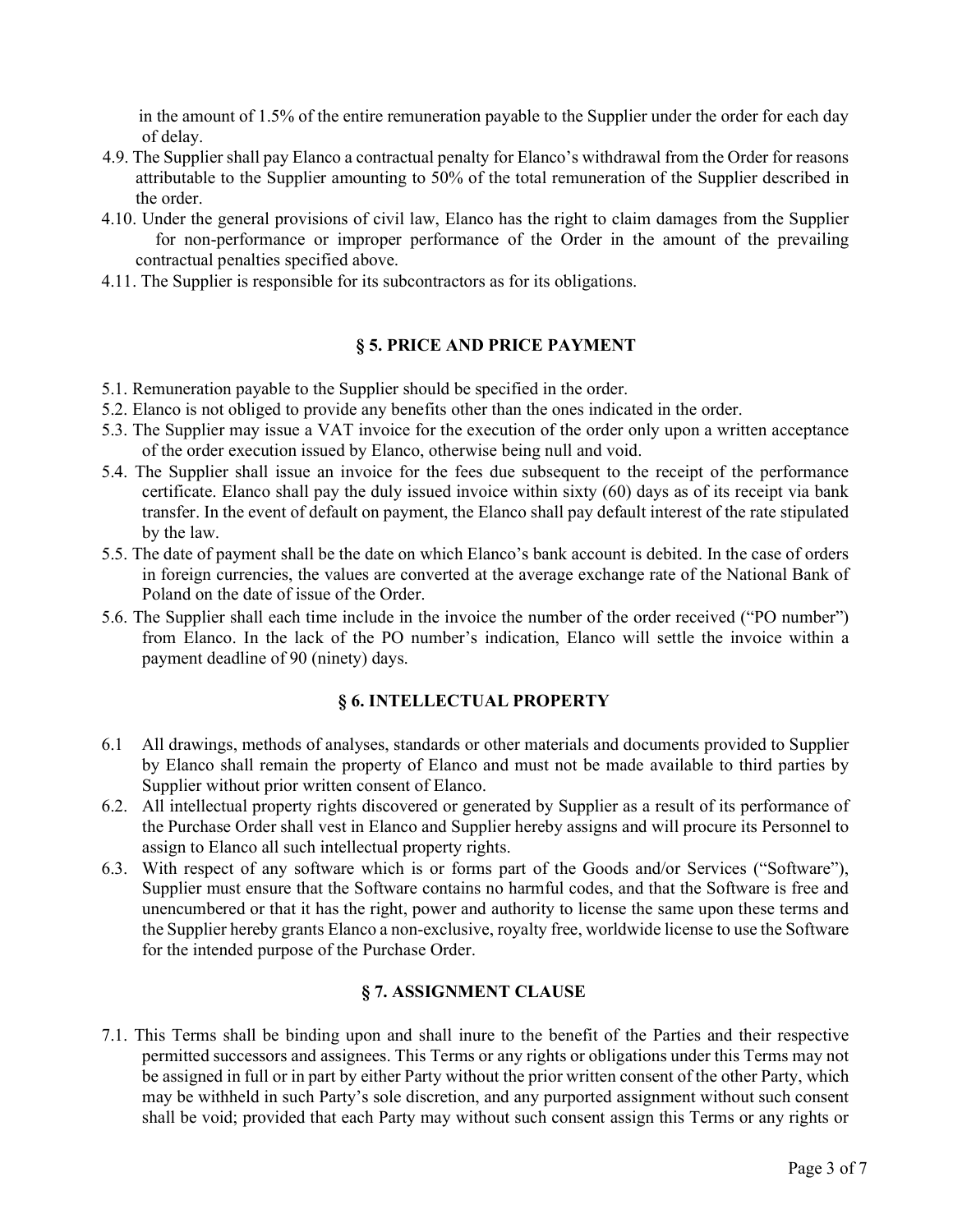obligations under this Terms in full or in part to any Affiliate of such Party, or in connection with the sale or transfer of all or substantially all of its business, or in connection with a merger or other consolidation with another entity

## § 8. CONFIDENTIALITY and PERSONAL INFORMATION

- 8.1. The Parties undertake to maintain confidentiality with respect to any information disclosed to the other Party in connection with the conclusion or performance of the Terms and/or other agreement and the information shall not be made available to third parties in any form without prior, written, otherwise being null and void, consent of the Party, to which the information refers, unless the information has entered into the public domain or the disclosure thereof proves necessary for the performance of the Terms and/or other agreement, the information is required under applicable provisions of law or a final and legally valid judicial decision issued by the court, as well as by an administration body.
- 8.2. The Supplier agrees in particular to:
- a) use any oral or written information received from Elanco solely for the purposes stated in the Order;
- b) keep all data provided by Elanco confidential and protect again unauthorised access. This requirement does not apply to the situation where the data is provided: is already known to them, they receive it from a third party who has information from sources outside Elanco's control, the information is public when it is communicated the Supplier by Elanco.
- c) will not use designs and models created for Elanco and accept by it for purposes other than those relating to the performance of the Order in question;
- d) not make preliminary concepts available to third parties in the course of Elanco's approval;
- e) keep confirmation all information and elements of Elanco's advertising material that it receives or creates at its request;
- f) will properly use elements of Elanco's corporate visual communication that will be provided to them by Elanco.
- 8.3. All forms, models, tools, videos and other items produced by the Supplier for the purposes of executing the Order, shall become the property of Elanco upon successful payment for the aforementioned items. The same shall apply if the aforementioned items remain with the Supplier. Elanco may demand their transfer at any time. The Supplier waives the right to demand payment for the storage of these items.
- 8.4 The provisions of this section shall have absolute force and shall continue to apply even after the expiry of the Parties' cooperation for any reason.
- 8.5 Personal Information means any information provided by Elanco or collected by the Supplier for Elanco relating to an identified or identifiable individual; an identifiable person is one who can be identified, directly or indirectly, in particular by reference to an identification number or to one or more factors specific to his physical, physiological, mental, economic, cultural or social identity. Personal Information can be in any media or format, including computerized or electronic records as well as paper-based files.
- 8.6 The Supplier will not be processing Personal Information on behalf of Elanco. In case the Supplier processes or handles Personal Information on behalf of Elanco, the Supplier undertakes to comply with all applicable privacy laws and there must also be an agreement on the content of the Elanco's 'Supplier Privacy Standard (SPS)' which also must be signed by the Supplier (including completion of Exhibit A from the SPS) as well as the Elanco 'Information Security Standard' (ISS), available on https://www.elanco.com/suppliers on Elanco's Supplier Portal.

#### § 9. ANTI-CORRUPTION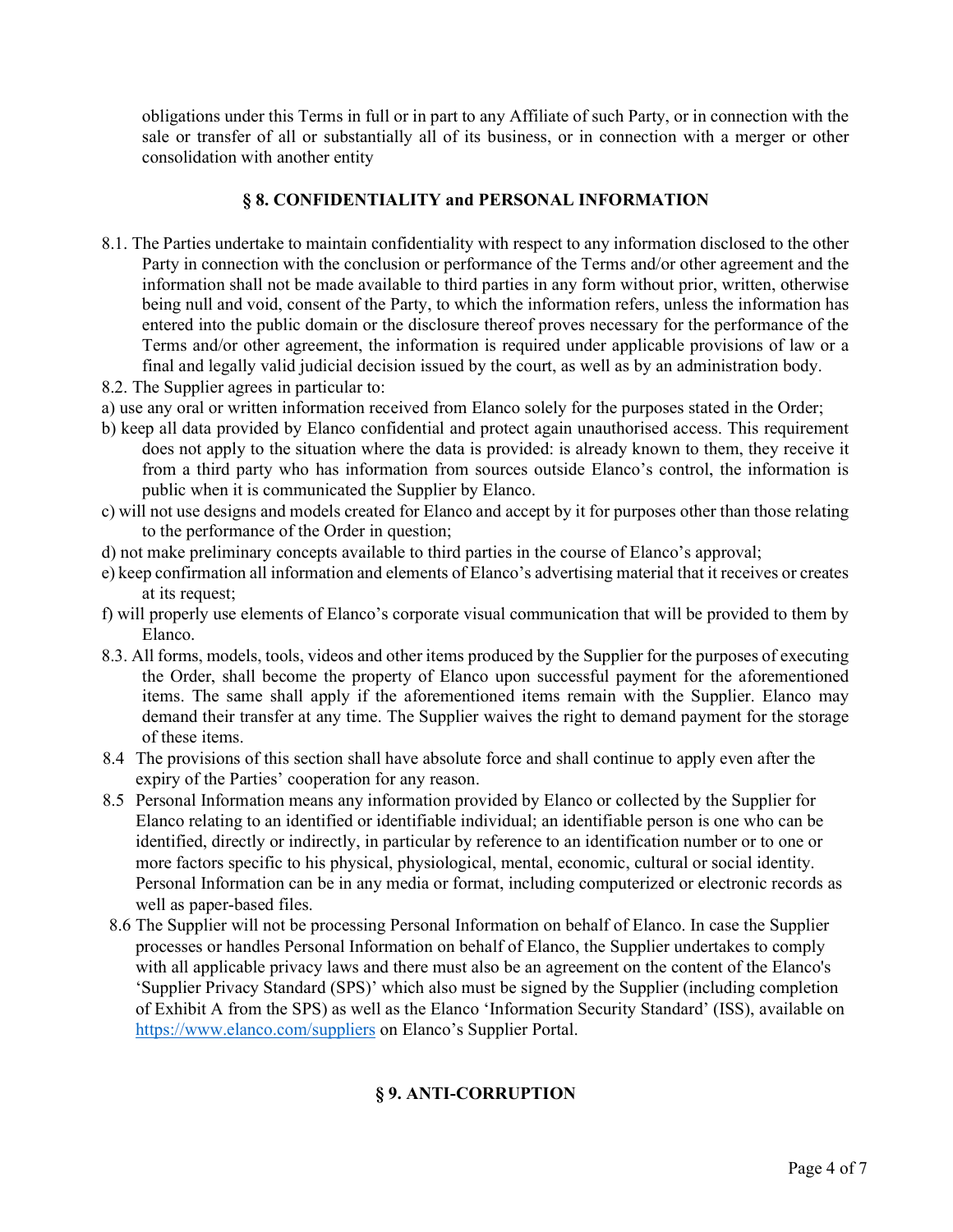- 9.1 Compliance with Laws: Supplier understands that Elanco is subject to the U.S. Foreign Corrupt Practices Act of 1977 ("FCPA"), as amended. Supplier agrees to comply with, and to avoid taking any action that would prevent Elanco from complying with, all applicable local, national, and international laws, regulations, and industry codes dealing with government procurement, conflicts of interest, corruption or bribery, including the FCPA, if applicable, and laws enacted to implement the Organisation of Economic Cooperation and Development ("OECD") Convention on Combating Bribery of Foreign Officials in International Business Transactions.
- 9.2 No Improper Influence: Supplier confirms that it is unaware of any improper benefit requested or received by any party in connection with these Terms.
- 9.3 Early Termination: The Parties agree that breach of this section of these Terms shall be considered a material breach of the agreement and that Elanco may immediately seek all remedies available under law and equity, including termination of the agreement, if it believes, in good faith, that Supplier has breached the provisions of this section of these Terms.

#### § 10. USE OF PERSONAL INFORMATION BY ELANCO

- 10.1 Information Elanco Collects and How Elanco Use's It:
	- Supplier's personal information, including but not limited to name, contact information, bank details and information provided for the business transaction, etc. will be used by Elanco, or third parties acting on Elanco's behalf, in order to set up the business transaction. Elanco values Supplier's input about the quality of the business transaction Supplier receives and may also contact Supplier to ask for Supplier's opinion. Elanco may also use the information to meet legal or regulatory obligations, inclusive of company record retention that are in the legitimate interest of Elanco.

Supplier's information will be processed electronically in order to process the business transaction. Supplier may object to profiling via automated-decision making by contacting Elanco using the information in the "How to Contact Elanco" section below.

Supplier does not have to share Supplier's information with Elanco, but if Supplier chooses not to share Supplier's information, Elanco will not be able to fulfil its obligations under the Agreement.

10.2. Reasons Elanco Shares Your Information:

Elanco may share Supplier's personal information with third parties including but not limited to transport companies, payment departments for purposes consistent with those identified in these Terms. All third parties that have access to Supplier's information have agreed to protect the information and to use it only as directed by Elanco.

Elanco may also be required to disclose Supplier's information in response to lawful requests by public authorities, including to comply with national security or law enforcement requests.

- 10.3. Where Elanco Stores and Works With Supplier's Information: Elanco may transmit personal information about Supplier to other Elanco affiliates worldwide. These affiliates may in turn transmit personal information about Supplier to other Elanco affiliates. Some of Elanco's affiliates may be located in countries that do not ensure an adequate level of data protection. Nevertheless, all of Elanco's affiliates are required to treat personal information in a manner consistent with this notice. To obtain additional information regarding the basis for transfers and safeguards that Elanco has in place for cross-border transfers of personal information, please contact Elanco at privacy@elanco.com or visit https://www.elanco.com/privacy
- 10.4. How Long Elanco Keeps Supplier's Information: Supplier's Information will be saved for a period of time needed to fulfil legitimate and lawful business purposes in accordance with Elanco's records retention policies and applicable laws and regulations.
- 10.5. How Elanco Secures Supplier's Information: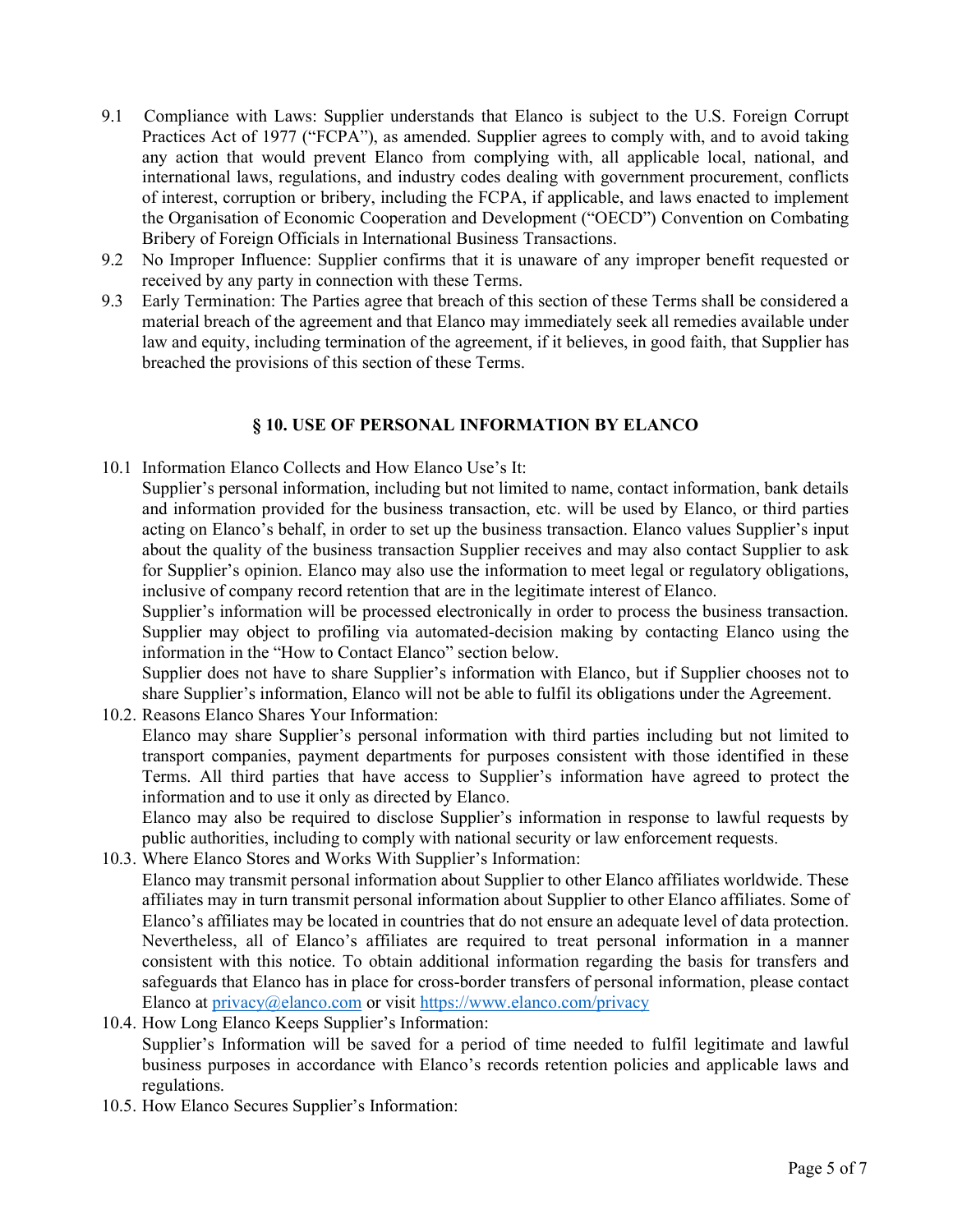Elanco provides reasonable physical, electronic and procedural safeguards to protect information Elanco works with and maintains. Elanco limits access to Supplier's information to authorized employees, agents, contractors, vendors, affiliates, and business partners, or others who need such access to information to carry out their assigned roles and responsibilities on behalf of Elanco. Please be aware, although Elanco tries to protect the information Elanco works with and maintains, no security system can prevent all potential security breaches.

10.6. Supplier's Privacy Rights:

Supplier has the right to request information from Elanco on how Supplier's personal information is being used and with whom that information is being shared. Supplier also has the right to request to see and get a copy of the personal information that Elanco has about Supplier, request its correction or request its erasure.

Supplier also has the right to have Supplier's information transmitted to another entity or person in a machine-readable format, in limited circumstances.

There may be limitations on our ability to comply with Supplier's request.

10.7. How to Contact Elanco:

Supplier may make any of the above requests by contacting Elanco at:

Chief Privacy Officer, Elanco Animal Health Inc., 2500 Innovation Way, Greenfield, IN 46410, U.S.A.

10.8. How to Submit a Complaint:

If Supplier wish to raise a complaint on how Elanco has handled Supplier's personal information, Supplier can contact Elanco's Chief Privacy Officer at privacy@elanco.com who will investigate the matter.

10.9. If Supplier is not satisfied with Elanco's response or believes Elanco is working with Supplier's personal information not in accordance with the law Supplier can register a complaint with a Data Protection Authority (DPA).

#### § 10. FINAL PROVISIONS

- 10.1. Supplier will report to Elanco any animal welfare issues or concerns that may adversely affect the welfare of animals or validity of the testing being conducted. Examples include any animal illness, disease outbreaks, or any significant (i.e., reportable to a Governmental Authority) non-compliance with any country or local animal welfare laws, regulations, or standards.
- 10.2 In case any of the provisions of the Terms or the order are discovered to be, due to any reasons, invalid or unenforceable, it shall not affect the validity and enforceability of other provisions of the Terms or the order. If that is the case, the Parties undertake to manage their affairs and common interests so that the purposes specified in the Terms or the order could be fulfilled in a different possible manner, in compliance with the provisions of law.
- 10.3. Each Party hereby undertakes that, at the date of the entering into force of the Terms, itself, its directors, officers or employees have not offered, promised, given, authorized, solicited or accepted any undue pecuniary or other advantage of any kind (or implied that they will or might do any such thing at any time in the future) in any way connected with the Terms and that it has taken reasonable measures to prevent subcontractors, agents or any other third parties, subject to its control or determining influence, from doing so.
- 10.4. If during the performance of this Terms personal data are being managed, processed/forwarded, this shall be fully compliant with the applicable data protection provisions, General Data Protection Regulation (GDPR) (Regulation (EU) 2016/679)) (hereinafter: "GDPR") and to the Polish legal provisions to be issued concerning the enforcement of the GDPR. The Supplier shall be obliged to handle the personal and other data received by the Supplier strictly confidential and in compliance